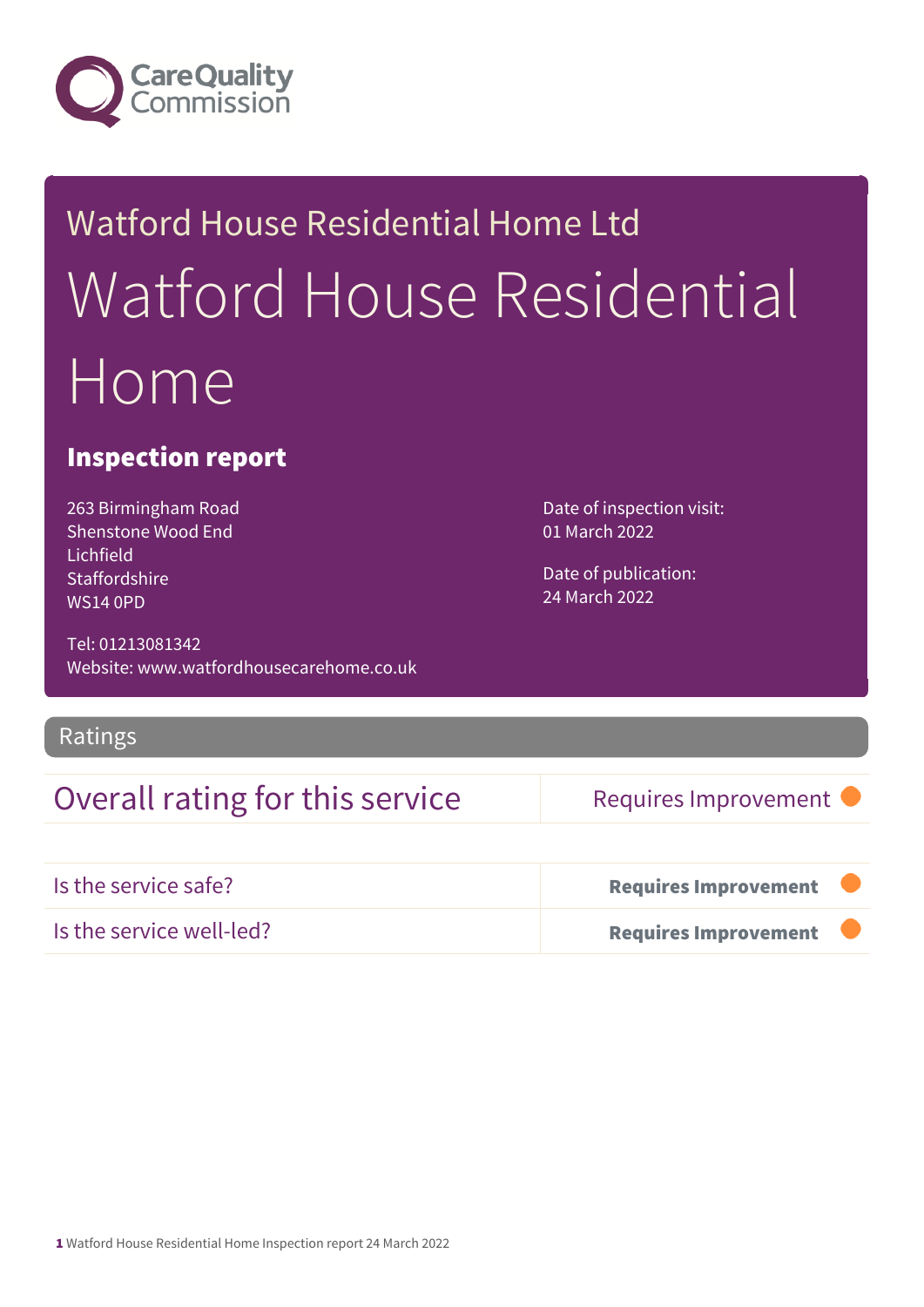# Summary of findings

## Overall summary

#### About the service

Watford House Residential Home is a care home providing support with personal care needs and accommodation for up to 43 people, aged 49 and over, in one adapted building. At the time of this inspection, 39 people were living there, some of whom were living with dementia.

People's experience of using this service and what we found

People were not always safe as the physical environment was not safely maintained. Substances hazardous to health were left in communal areas and some staff practice did not adhere to best infection prevention and control guidance.

The provider could not evidence people received their medicines as prescribed.

The provider did not have effective quality monitoring procedures in place to drive good care.

Staff understood how to safeguard people from the risk of abuse and knew what to do if they suspected something was wrong.

People had assessments of risk associated with their care and support.

The provider had kept us informed about key events and had good working relationships with others involved in peoples care. People and staff told us they found the management team to be approachable.

For more details, please see the full report which is on the CQC website at www.cqc.org.uk

Rating at last inspection The last rating for this service was good (published 12 July 2021).

Why we inspected

We received concerns in relation to people's safety. As a result, we undertook a focused inspection to review the key questions of safe and well-led only.

We looked at infection prevention and control measures under the Safe key question. We look at this in all care home inspections even if no concerns or risks have been identified. This is to provide assurance that the service can respond to COVID-19 and other infection outbreaks effectively. This included checking the provider was meeting COVID-19 vaccination requirements.

Following our inspection site visit the provider took action to mitigate the immediate risks to people including fire safety improvements and removal of items likely to cause harm.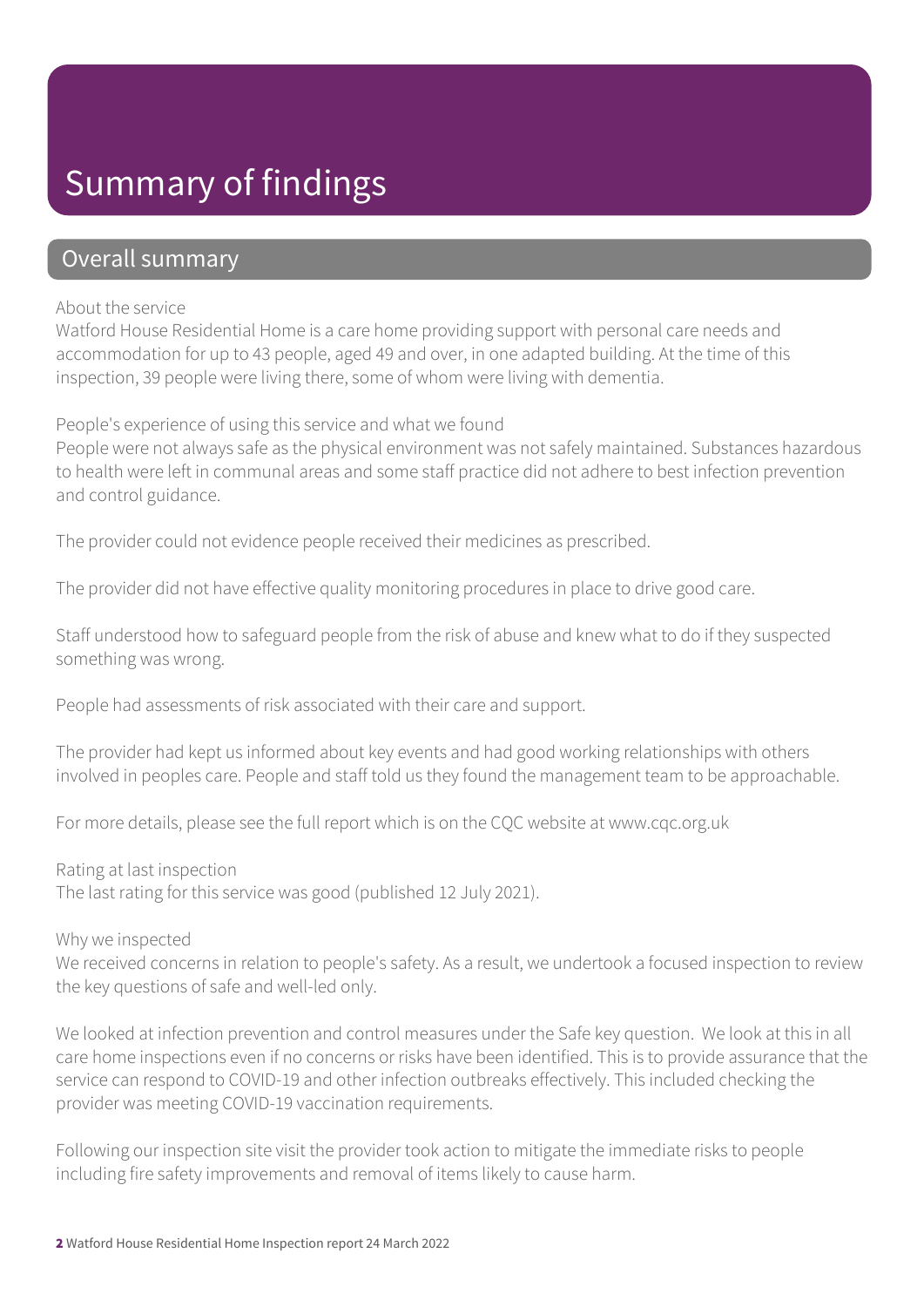#### Enforcement

We are mindful of the impact of the COVID-19 pandemic on our regulatory function. This meant we took account of the exceptional circumstances arising as a result of the COVID-19 pandemic when considering what enforcement action was necessary and proportionate to keep people safe as a result of this inspection. We will continue to discharge our regulatory enforcement functions required to keep people safe and to hold providers to account where it is necessary for us to do so.

We have identified breaches in relation to keeping people safe and the providers monitoring of the provision of care at this inspection.

Please see the action we have told the provider to take at the end of this report.

#### Follow up

We will request an action plan from the provider to understand what they will do to improve the standards of quality and safety. We will work alongside the provider and local authority to monitor progress. We will return to visit as per our re-inspection programme. If we receive any concerning information we may inspect sooner.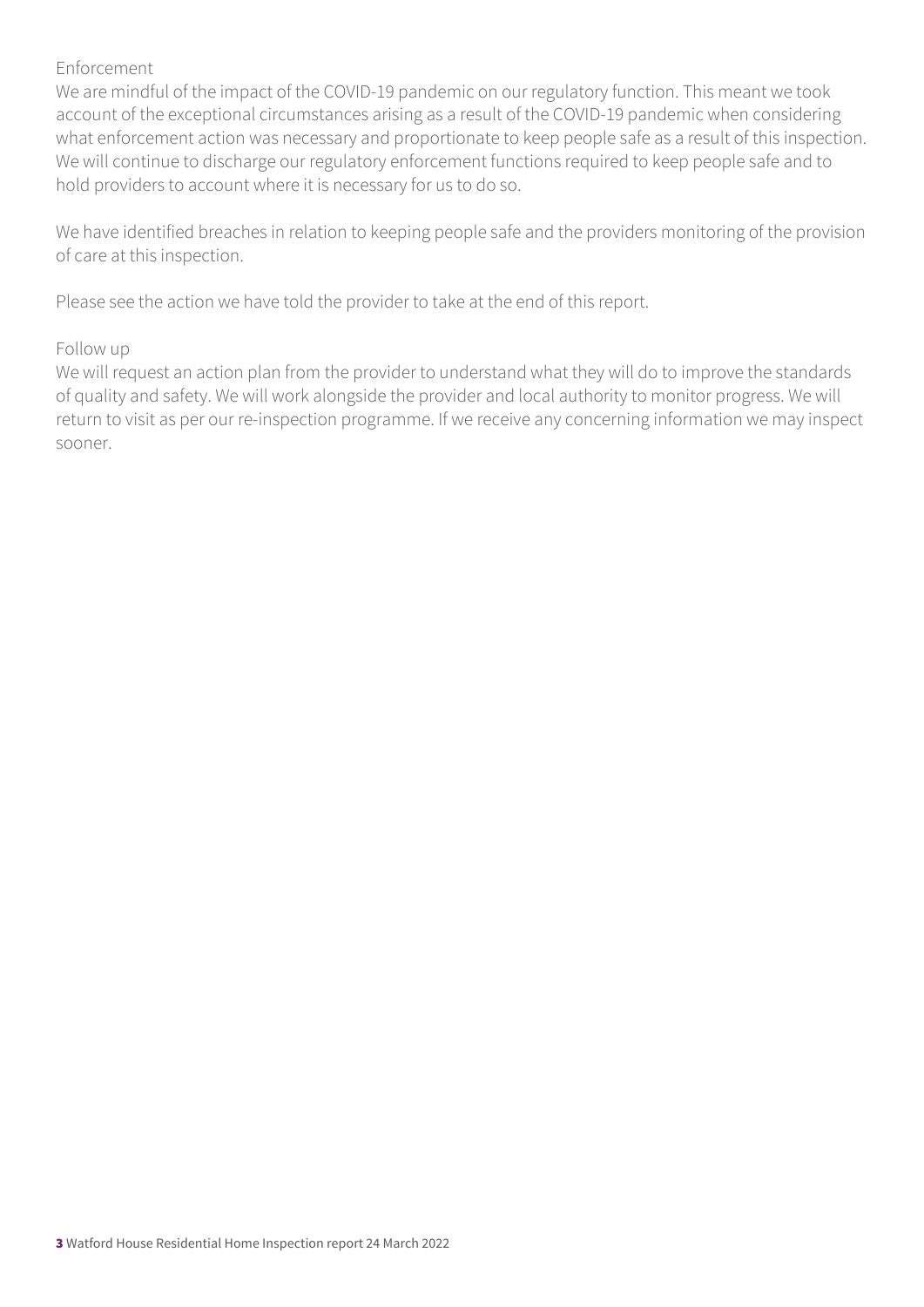## The five questions we ask about services and what we found

We always ask the following five questions of services.

| Is the service safe?                    | Requires Improvement |
|-----------------------------------------|----------------------|
| The service was not always safe.        |                      |
| Details are in our safe findings below. |                      |
|                                         |                      |
| Is the service well-led?                | Requires Improvement |
| The service was not always well-led.    |                      |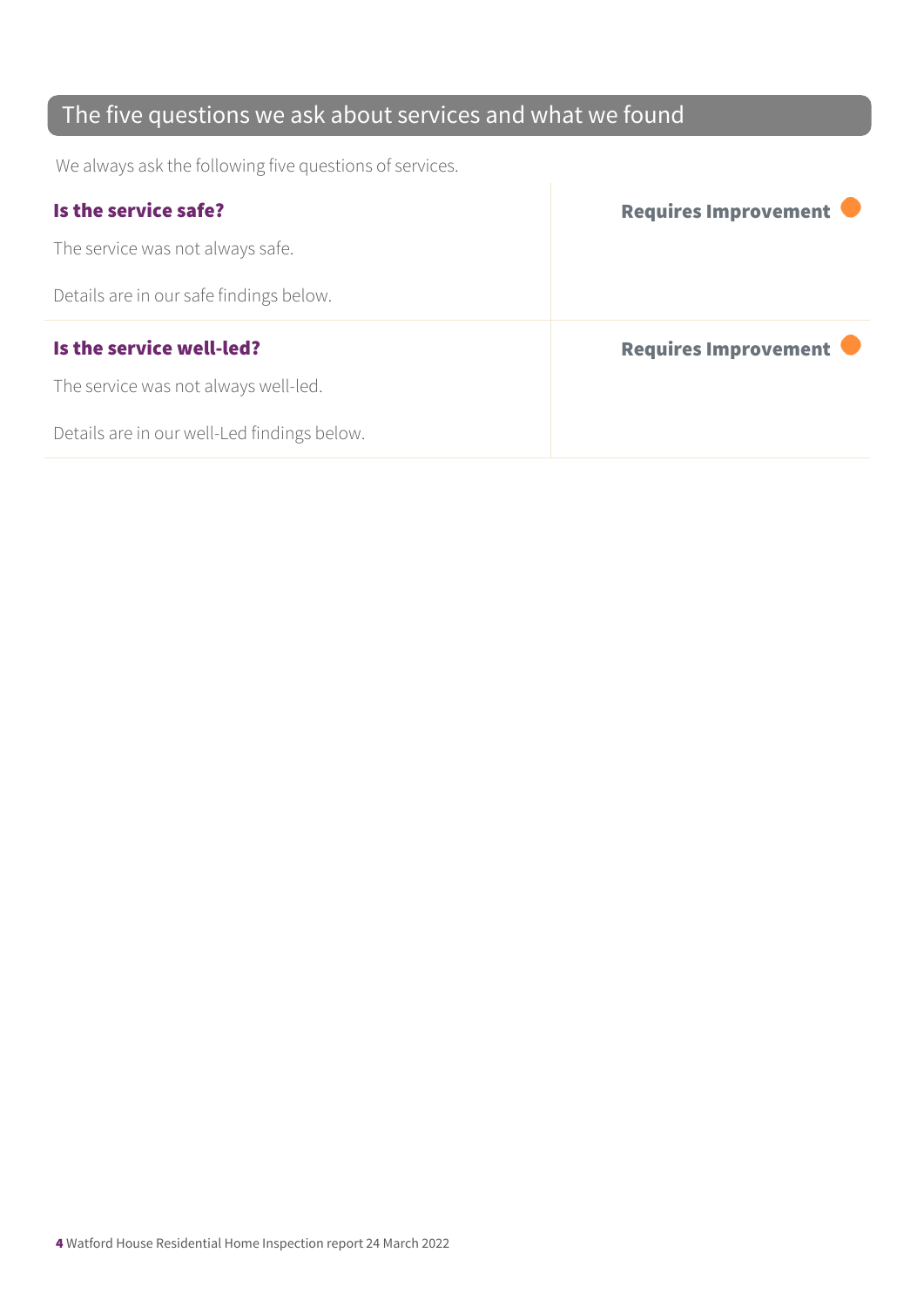

# Watford House Residential Home

Detailed findings

# Background to this inspection

#### The inspection

We carried out this inspection under Section 60 of the Health and Social Care Act 2008 (the Act) as part of our regulatory functions. We checked whether the provider was meeting the legal requirements and regulations associated with the Act. We looked at the overall quality of the service and provided a rating for the service under the Care Act 2014.

As part of this inspection we looked at the infection control and prevention measures in place. This included checking the provider was meeting COVID-19 vaccination requirements. This was conducted so we can understand the preparedness of the service in preventing or managing an infection outbreak, and to identify good practice we can share with other services.

#### Inspection team

This inspection was completed one inspector.

#### Service and service type

Watford House Residential Home is a 'care home'. People in care homes receive accommodation and nursing or personal care as a single package under one contractual agreement. CQC regulates both the premises and the care provided, and both were looked at during this inspection.

The service had a manager registered with the Care Quality Commission. This means they and the provider are legally responsible for how the service is run and for the quality and safety of the care provided.

Notice of inspection This inspection was unannounced.

What we did before the inspection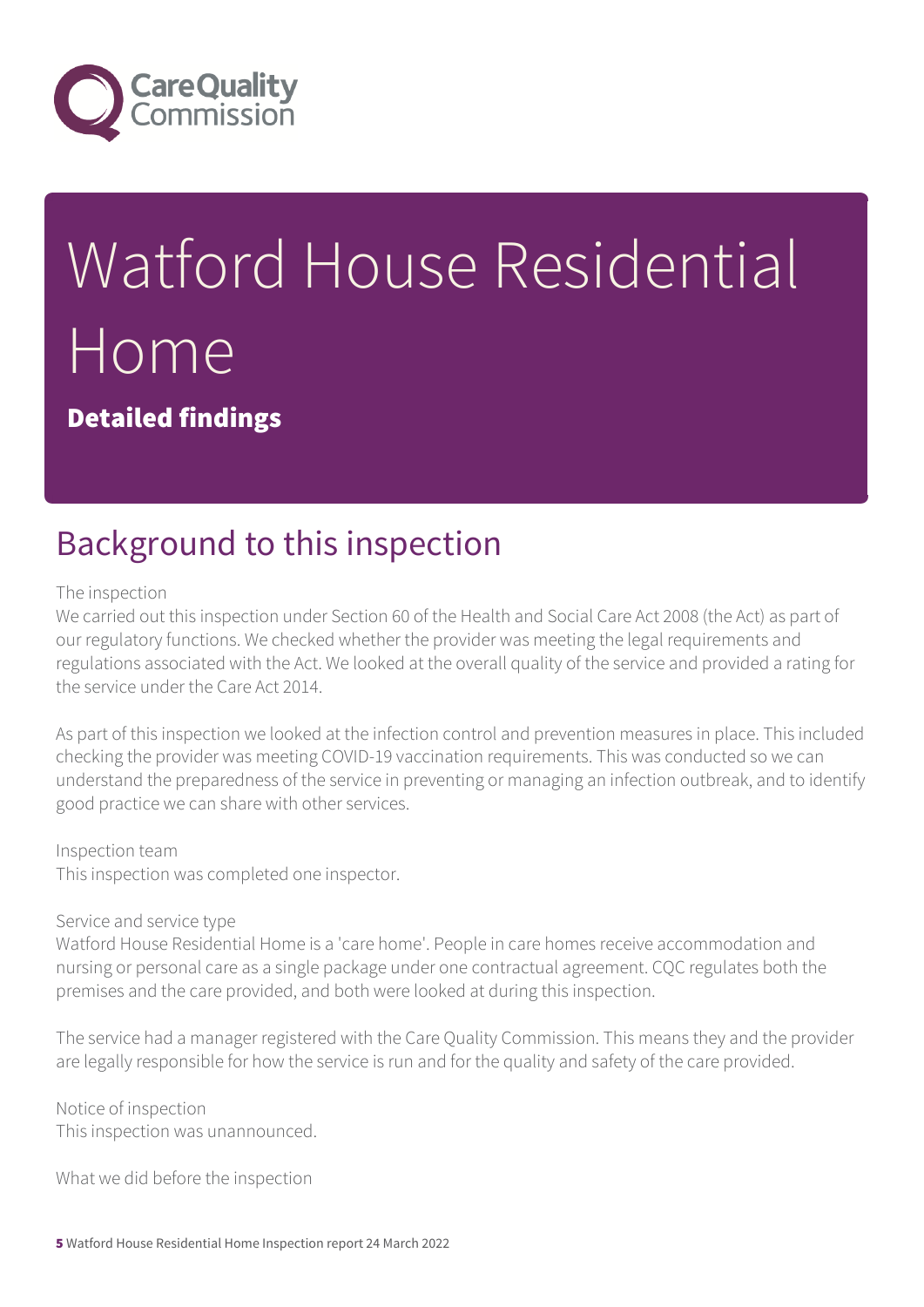We used the information the provider sent us in the provider information return (PIR). This is information providers are required to send us annually with key information about their service, what they do well, and improvements they plan to make.

We reviewed information we had received about the service since the last inspection. We sought feedback from the local authority and Healthwatch. Local authorities together with other agencies may have responsibility for funding people who used the service and monitoring its quality. Healthwatch is an independent consumer champion that gathers and represents the views of the public about health and social care services in England.

#### During the inspection

We spoke with four people who used the service about their experience of the care provided and two relatives. We spent time in the communal area observing the support people received. We spoke with five staff members including one carer, one senior carer, maintenance person, deputy manager and registered manager. We also spoke with one visiting social care professional. We looked at two peoples care and support plans, multiple medicines records and several documents relating to the monitoring of the location and health and safety checks. We checked the recruitment of two staff members.

#### After the inspection

We continued to seek clarification from the provider to validate evidence found and to confirm the action they had taken to mitigate risks to people.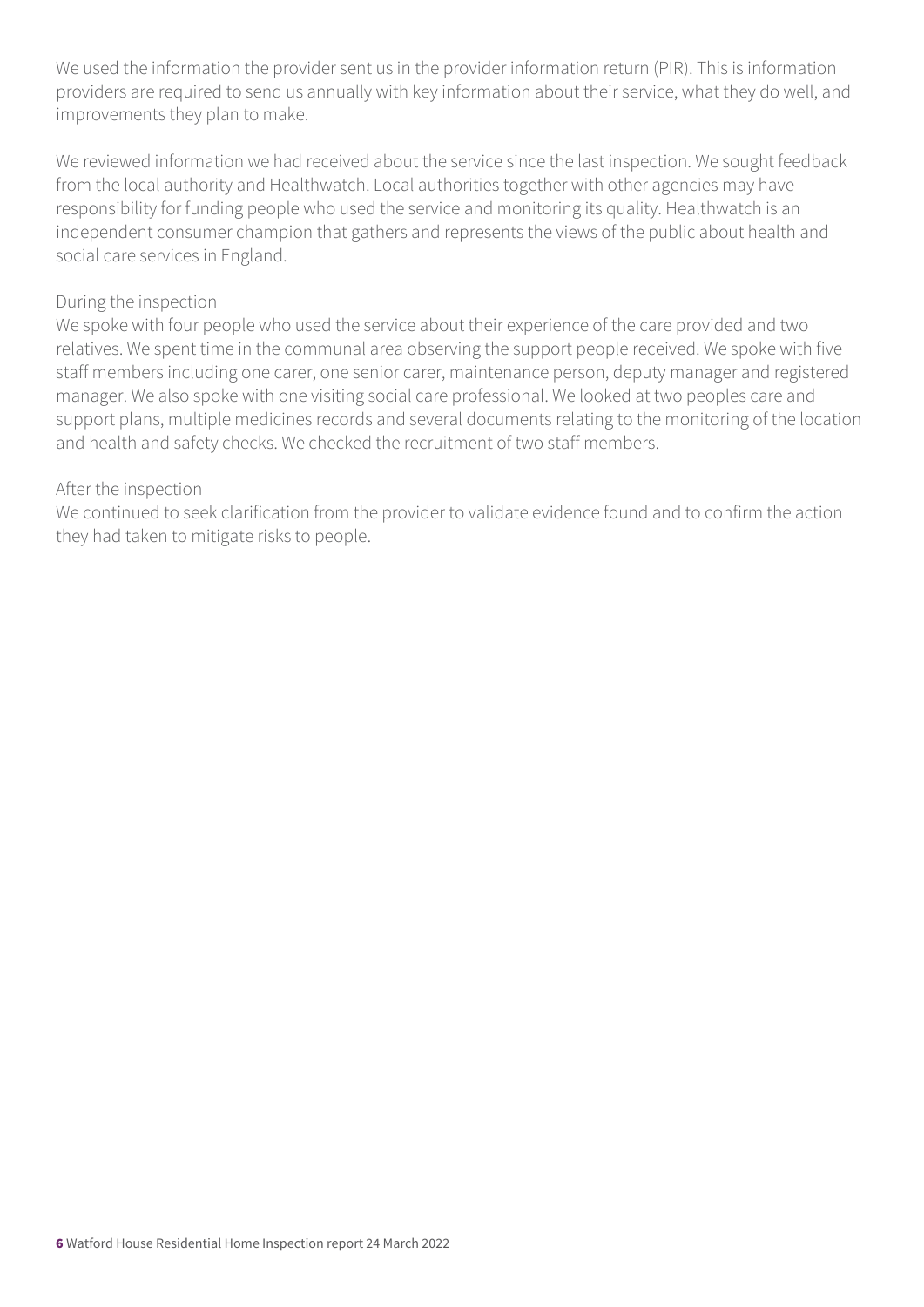## Is the service safe?

# Our findings

Safe – this means we looked for evidence that people were protected from abuse and avoidable harm.

At our last inspection we rated this key question good. At this inspection the rating has changed to requires improvement.

This meant some aspects of the service were not always safe and there was limited assurance about safety. There was an increased risk that people could be harmed.

Assessing risk, safety monitoring and management

- The provider failed to ensure their fire safety systems were effective. We found several fire exits had been blocked by items such as shelving, hoist and other equipment. We saw several locations throughout the building did not have effective fire safety signage in place to direct people in an emergency. These issues put people at risk of harm in the event of fire.
- ●The provider did not consistently ensure the physical environment was safe for people. For example, we saw radiators and pipe work which had not been covered and were hot to the touch. This placed people at the risk of burns should they have contact with the exposed metal work. Some windows did not have any window restrictors in place, and some had restrictors which were not secured using tamper proof fixtures. This put people at the risk of harm as a result of a fall from height.
- We saw dishwasher cleaning tablets were stored in cupboards accessible to people living with dementia. We saw individually prescribed drinks thickeners' were left in communal cupboards. In other areas we saw cleaning products, prescribed creams and individual toiletries had been left in communal areas. These issues put people at the risk of harm from accidental ingestion.
- We were not assured the provider was promoting safety through the layout and hygiene practices of the premises. We saw a cupboard in a communal bathroom where individual shaving equipment and a toothbrush was placed in contact with a used hairbrush and with an unidentified substance. In other areas we saw light pull switches which were stained, indicating ingrained dirt. These issues put people at risk of harm from communicable illnesses.
- Staff members did not record peoples prescribed topical creams. One person's creams had not been recorded since August 2021. The other five records we looked at did not have any recording to indicate people had received their creams as prescribed. We saw one person's nutritional supplements had not been recorded on two occasions in the last month. The provider did not have a system in place to record where on the body pain patches were applied to ensure skin had enough time to recover between applications. These issues put people at the risk of not receiving their medicines as prescribed to maintain good health.

Following this inspection site visit, we received evidence from the provider confirming they had acted to remove the immediate risks to people. Including, but not limited to, removing all obstructions from fire exits, limiting access to hot metal work, the safe storage of drinks thickener and the introduction of checks to ensure medicines are administered as prescribed.

We found no evidence that people had been harmed however, systems were either not in place or robust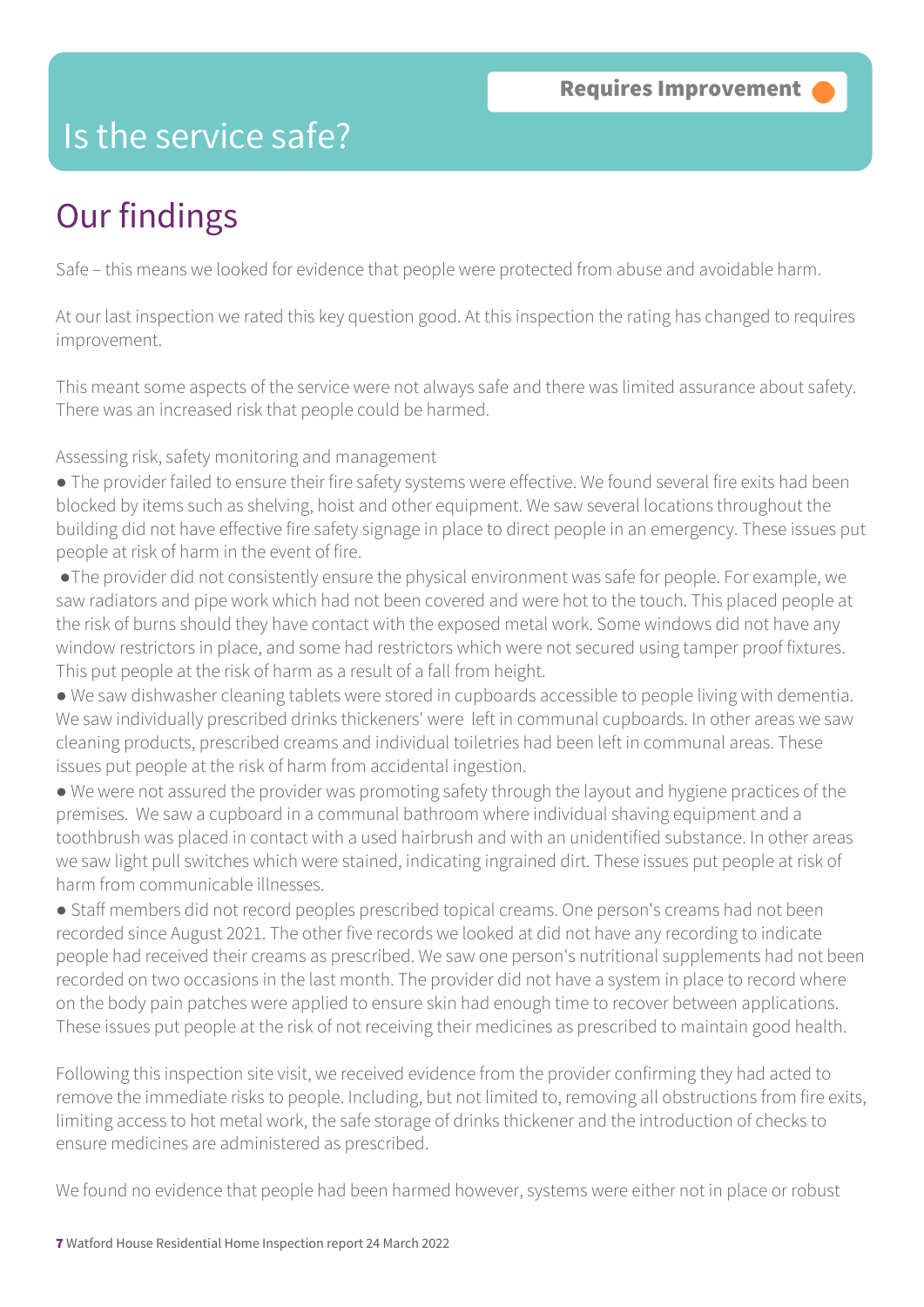enough to demonstrate safety was effectively managed. This placed people at risk of harm. These issues constitute a breach of Regulation 12: Safe Care and Treatment, of the Health and Social Care Act 2008 (Regulated Activities) Regulations 2014.

● People told us they felt safe living at Watford House Residential Home. One person told us they felt safe and their worries had been removed by moving in there. People were supported to identify and mitigate risks associated with their care and support. Staff members knew people's individual health needs and how to support them in accordance with their wishes.

● Assessments of risks associated with people's care had been completed. These included, but were not limited to, risks related to mobility, skin integrity and weight loss.

#### Using medicines safely

● Despite our findings regarding the effective recording of medicines, staff members had received training in the safe administration of medicines. In addition, they were regularly assessed as competent to ensure they were safe to support people. However, although the provider completed monthly checks of medicines they failed to identify or rectify the recording errors we found. Staff members responsible for recording medicines had not highlighted issues to colleagues or the management team.

● Some people took medicines only when they needed them, such as pain relief. There was appropriate information available to staff on the administration of this medicine, including the time between doses and the maximum to be taken in a 24-hour period.

Preventing and controlling infection. How well are people protected by the prevention and control of infection?

- We were assured that the provider was preventing visitors from catching and spreading infections.
- We were assured that the provider was meeting shielding and social distancing rules.
- We were assured that the provider was admitting people safely to the service.
- We were assured that the provider was using PPE effectively and safely.
- We were assured that the provider was accessing testing for people using the service and staff.
- We were assured that the provider was making sure infection outbreaks can be effectively prevented or managed.
- We were assured that the provider's infection prevention and control policy was up to date.

#### Visiting in care homes

● The provider was supporting visits in line with the Governments guidance.

From 11 November 2021 registered persons must make sure all care home workers and other professionals visiting the service are fully vaccinated against COVID-19, unless they have an exemption or there is an emergency.

● The Government has announced its intention to change the legal requirement for vaccination in care homes, but the service was meeting the current requirement to ensure non-exempt staff and visiting professionals were vaccinated against COVID-19.

#### Staffing and recruitment

● The provider did not consistently follow safe recruitment processes when employing new staff members. For example, they failed to ensure staff members had the right to work in the UK. However, they did check references with previous employers, and they did checks with the Disclosure and Barring Service (DBS). The DBS checks provide information including details about convictions and cautions held on the Police National Computer. The information helps employers make safer recruitment decisions.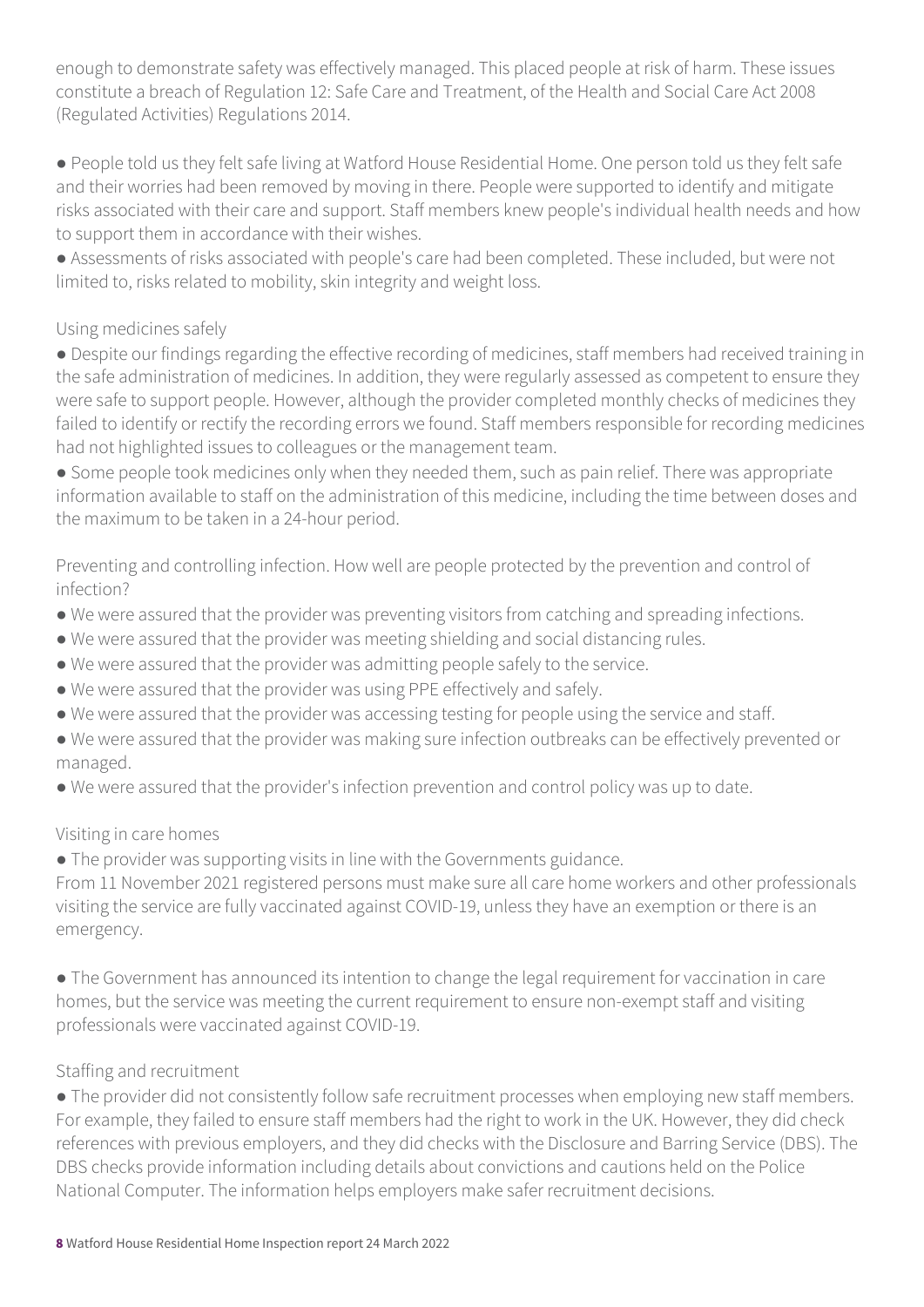● The provider told us they had measures in place to mitigate the risks associated with COVID-19 related staff pressures.

● The provider had systems in place to address any unsafe staff behaviour including disciplinary processes and re-training if needed.

● People were supported by enough staff who were available to safely and promptly assist them. Those we spoke with told us they were helped when they needed it and there were no delays in the support delivered. One relative said, "We are always assured there is someone around to help if needed."

Systems and processes to safeguard people from the risk of abuse

● People were protected from the risk of abuse and ill treatment as staff members had received training on how to recognise and respond to concerns. We saw information was available to people, staff and visitors on how to report any concerns.

● The provider had systems in place to make appropriate notifications to the local authority to keep people safe. We saw the provider acted on recommendations from health and social care partners where needed.

Learning lessons when things go wrong

● The provider looked at incidents which affected the safety of people. For example, the provider reviewed incidents and accidents to ensure appropriate action was completed.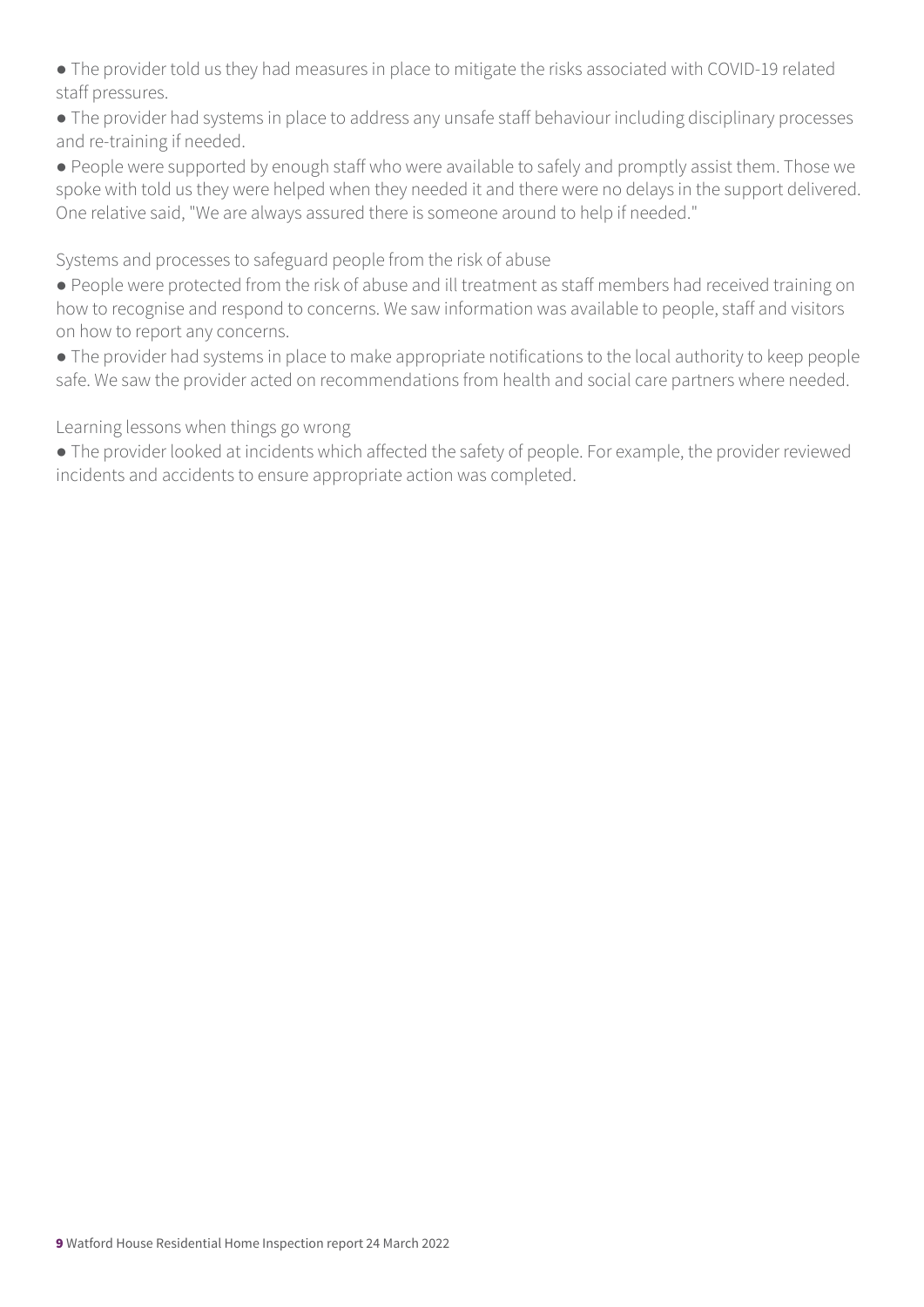## Is the service well-led?

# Our findings

Well-Led – this means we looked for evidence that service leadership, management and governance assured high-quality, person-centred care; supported learning and innovation; and promoted an open, fair culture.

At the last inspection this key question was rated as requires improvement. At this inspection this key question has remained the same.

This meant the service management and leadership was inconsistent. Leaders and the culture they created did not always support the delivery of high-quality, person-centred care.

Managers and staff being clear about their roles, and understanding quality performance, risks and regulatory requirements

- The provider had ineffective systems to monitor the quality of the service they provided. For example, their checks had failed to identify or rectify exposed hot pipes and radiators. They failed to identify unsecured cleaning products were a potential risk to people and failed to safely store them.
- They failed to identify or correct the blocked fire escape routes or the lack of fire signage.
- Despite having regular medication quality checks in place, they had failed to identify staff members were not recording if prescribed medicated creams had been administered as directed.
- Despite doing regular health and safety checks of people's physical environment they failed to identify some window openings were not restricted and others had incorrect fixings.

Following this inspection site visit we received evidence from the provider confirming they had acted to remove the immediate risks to people. Including, but not limited to, removing all obstructions from fire exits, limiting access to hot metal work, the safe storage of drinks thickener and the introduction of checks to ensure medicines are administered as prescribed.

We found no evidence that people had been harmed however, managerial oversite and environmental assessments were either not in place or robust enough to demonstrate their quality monitoring was effective. These issues constitute a breach of Regulation 17: Good governance, of the Health and Social Care Act 2008 (Regulated Activities) Regulations 2014.

● A registered manager was in post and was present throughout this inspection. The registered manager and provider had appropriately submitted notifications to the Care Quality Commission. The provider is legally obliged to send us notifications of incidents, events or changes that happen to the service within a required timescale.

● We saw the last rated inspection was displayed in accordance with the law at Watford House Residential Home.

#### Continuous learning and improving care

● The management team told us they kept themselves up to date with developments and best practice in health and social care to ensure people received positive outcomes. This included regular interactions with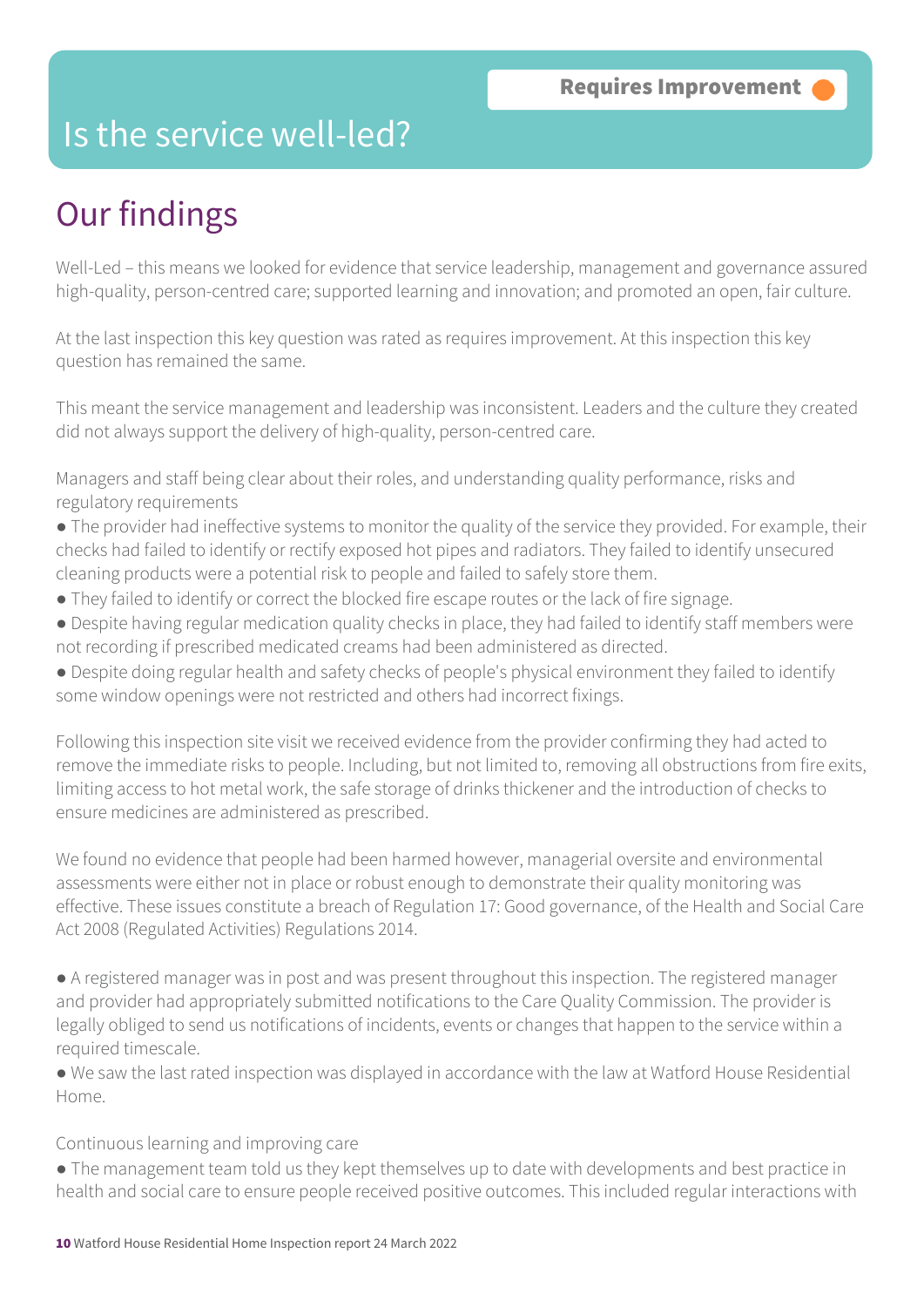health care professionals and updates from social care partnership agencies.

Promoting a positive culture that is person-centred, open, inclusive and empowering, which achieves good outcomes for people. Engaging and involving people using the service, the public and staff, fully considering their equality characteristics

● People told us they felt involved in decisions about where they lived including what to do and what to eat. The provider had systems in place to receive feedback from people and relatives. One person said, "I love it here. They (staff) can't do enough for you and we can always have our say."

● All those we spoke with said the management team was approachable and they felt supported by them. Staff members told us they found the management team supportive and could go to them at any time. The provider completed regular resident meetings where they welcomed people's feedback on the care they provided. One person told us they were informed about the developments the provider was making with the building next door which they found very interesting. They went on to say how much they liked the updates on the development.

How the provider understands and acts on the duty of candour, which is their legal responsibility to be open and honest with people when something goes wrong.

● The provider was aware of their responsibilities under the Duty of Candour. The Duty of Candour is a regulation which all providers must adhere to. Under the Duty of Candour, providers must be open and transparent, and it sets out specific guidelines' providers must follow if things go wrong with care and treatment.

Working in partnership with others

● The management team had established and maintained links with the local communities within which people lived. For example, GP practices, district nurses and social work teams.